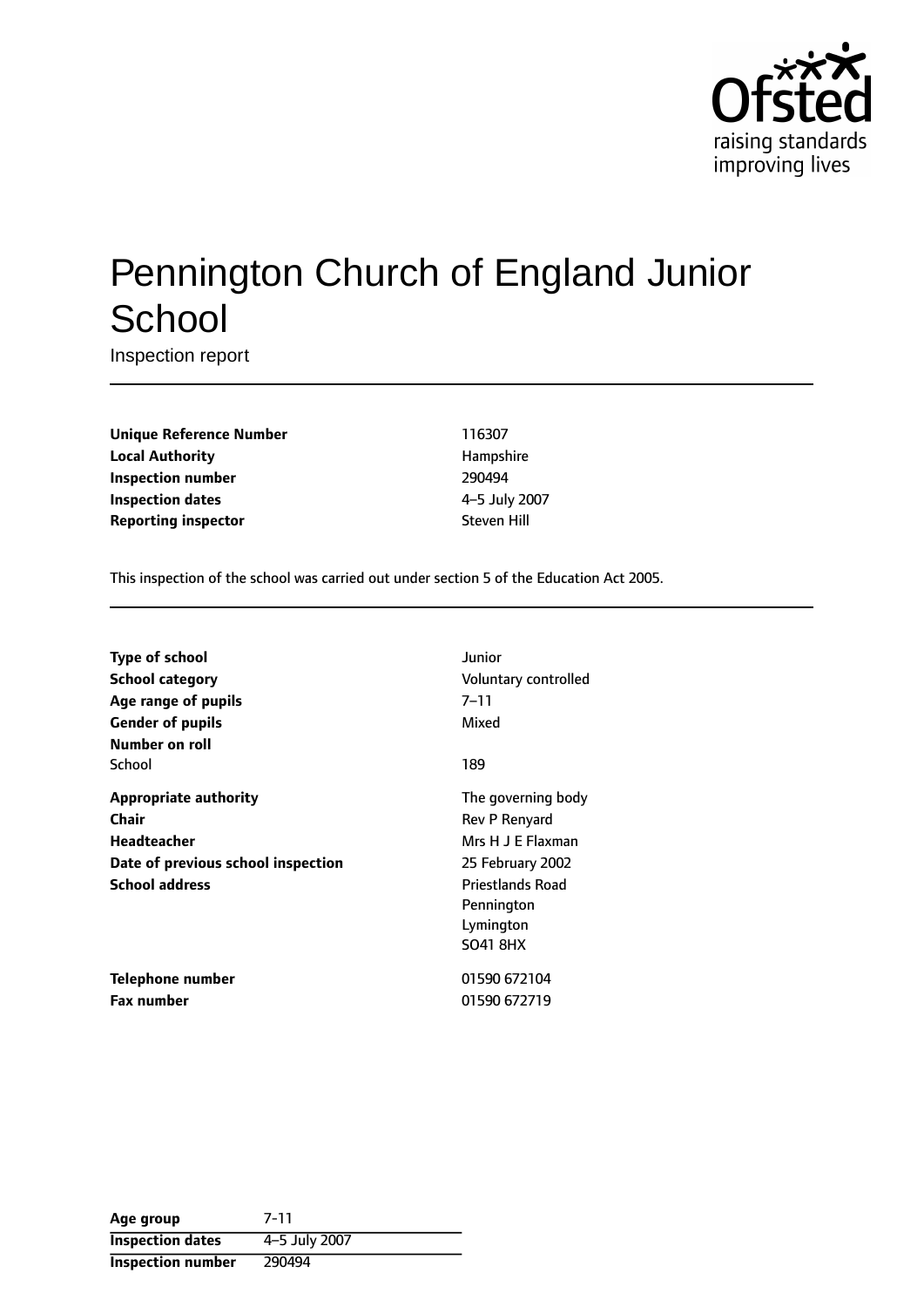.

© Crown copyright 2007

#### Website: www.ofsted.gov.uk

This document may be reproduced in whole or in part for non-commercial educational purposes, provided that the information quoted is reproduced without adaptation and the source and date of publication are stated.

Further copies of this report are obtainable from the school. Under the Education Act 2005, the school must provide a copy of this report free of charge to certain categories of people. A charge not exceeding the full cost of reproduction may be made for any other copies supplied.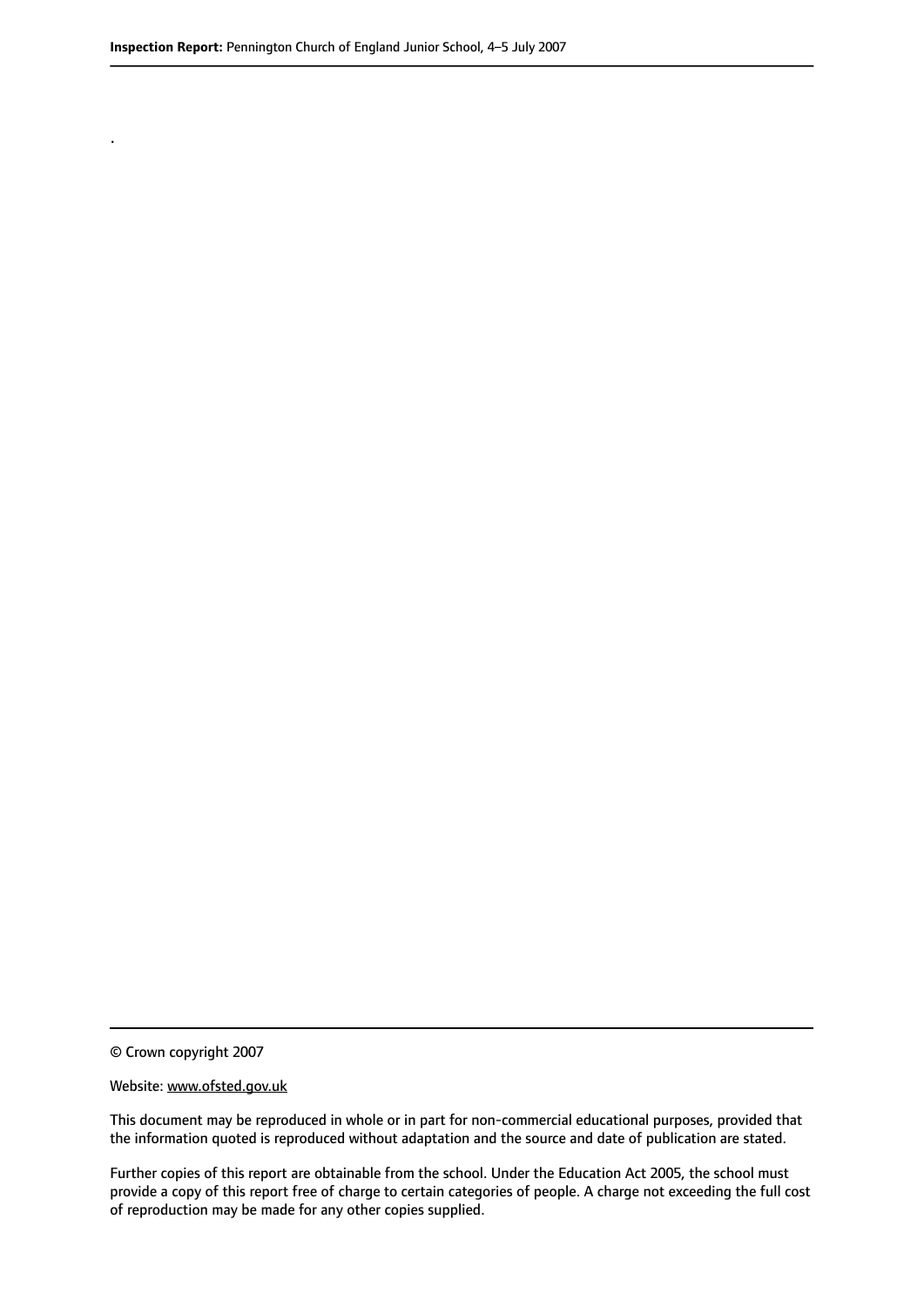# **Introduction**

The inspection was carried out by two Additional Inspectors.

## **Description of the school**

This is a slightly below-average-sized junior school that serves a village on the outskirts of Lymington. Most pupils arrive in Year 3 from the nearby infant school, but there is significant movement of pupils in and out of the school in other age groups. The vast majority of pupils are of White British origin. Few pupils speak English as an additional language. Pupils' social and economic circumstances are wide ranging but somewhat less favourable overall than average. A large proportion of pupils have learning difficulties or disabilities, although the percentage with statements of special educational needs is average.

#### **Key for inspection grades**

| Outstanding  |
|--------------|
| Good         |
| Satisfactory |
| Inadequate   |
|              |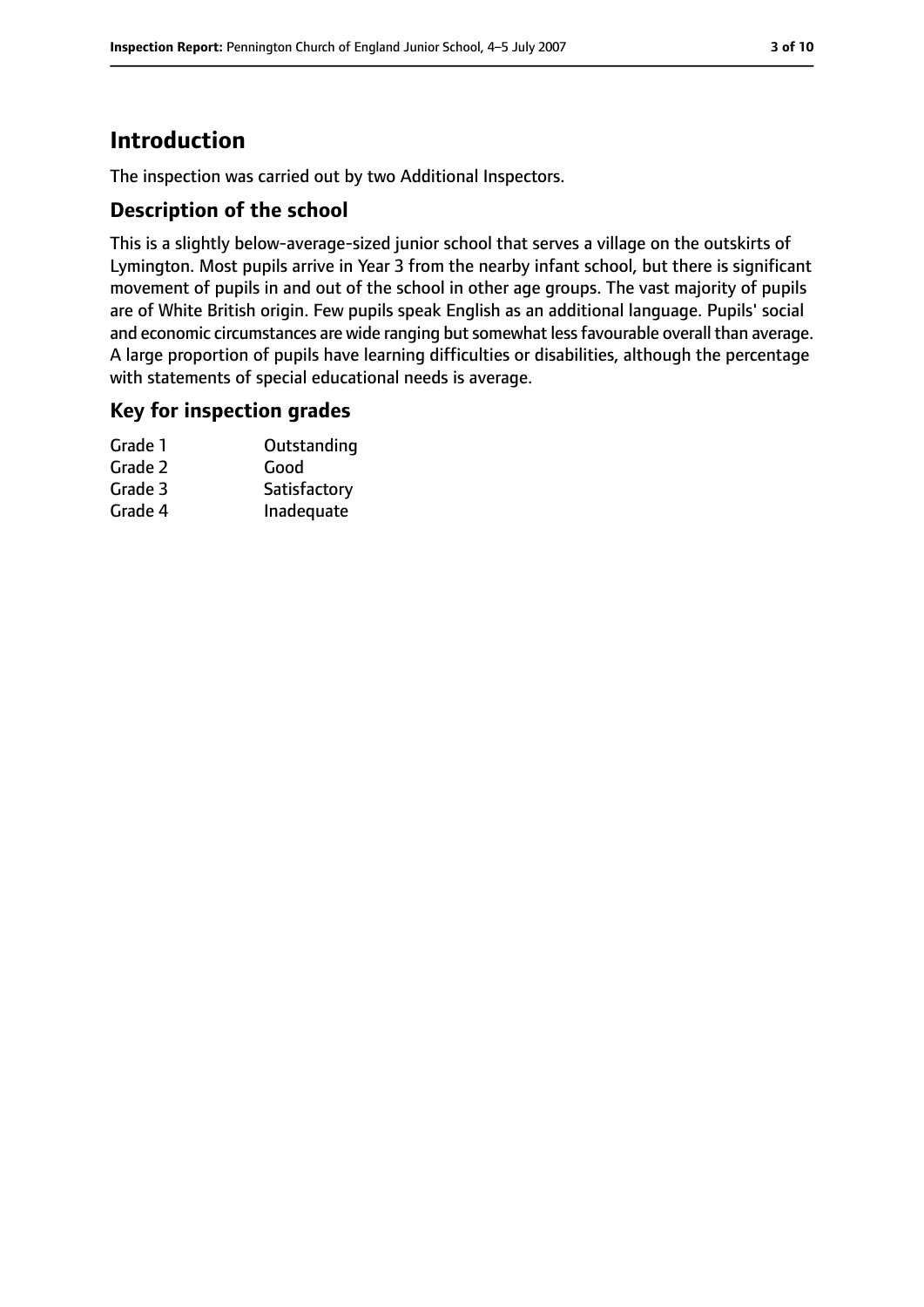# **Overall effectiveness of the school**

#### **Grade: 2**

Pennington is a good school. Pupils thrive in the warm and welcoming community and their personal development is outstanding. They thoroughly enjoy school and have excellent relationships with teachers and with each other. They work and play happily together, and demonstrate very good collaborative skills. Their behaviour is good and is usually excellent in class. Attendance is good, a significant improvement since the last inspection. The school's outstanding provision for the care, support and quidance of pupils is a major factor in its success. Pupils' academic and social needs are carefully assessed and staff work hard to provide support that is carefully targeted to the needs of individuals. The school works extremely well with parents and a host of outside agencies to promote pupils' well-being. Parents are very appreciative of the care their children receive.

Pupils achieve well because teaching and learning are good. Most lessons are good and a significant proportion are outstanding. Teachers have high expectations of work and behaviour and pupils respond positively. Some of the best lessons give pupils extensive opportunities to share ideas and clarify their thinking through discussion in pairs. The curriculum is outstanding, with exceptionally good provision for personal, social and health education (PSHE). The recent enlivening of the curriculum, through projects that link different subjects, has increased pupils' enjoyment as well as helping to raise standards.

Standards vary because of the different levels of learning difficulties or disabilities in each year group. Pupils' attainment when they start at the school varies from year to year, but overall is below average. In most years, standards are above average by Year 6. Results of national tests fell to below average in 2006, with particularly weak results in English. This was largely because of high numbers of pupils with significant or complex needs in the year group. Standards have risen in all subjects in 2007, and are above last year's national averages. In particular, the school improved writing standards over the last year by giving pupils lots of opportunities to discuss their work, and providing a wider range of exciting things to write about. Staff have identified the need to consolidate and extend this next year.

The school's good leadership and management are based on a thorough and effective analysis of provision and standards. Self-evaluation is excellent. The monitoring of teaching is rigorous and teachers are given clear feedback to help them improve their practice. Subject leaders provide clear direction for their colleagues and have a good understanding of strengths in provision, and areas that need development. Teachers have started to work alongside colleagues in English, mathematics and science lessons to give each other support and advice, improving teaching and raising standards. There have been few opportunities for leaders in other subjects to do this, and so share their expertise with colleagues.

#### **What the school should do to improve further**

■ Give all subject leaders opportunities to share their expertise with colleagues in the classroom, to help each other raise standards further.

# **Achievement and standards**

#### **Grade: 2**

Achievement is good and standards are above average. Standards vary from year to year because of the different abilities in different cohorts. Results of national tests for Year 6 dipped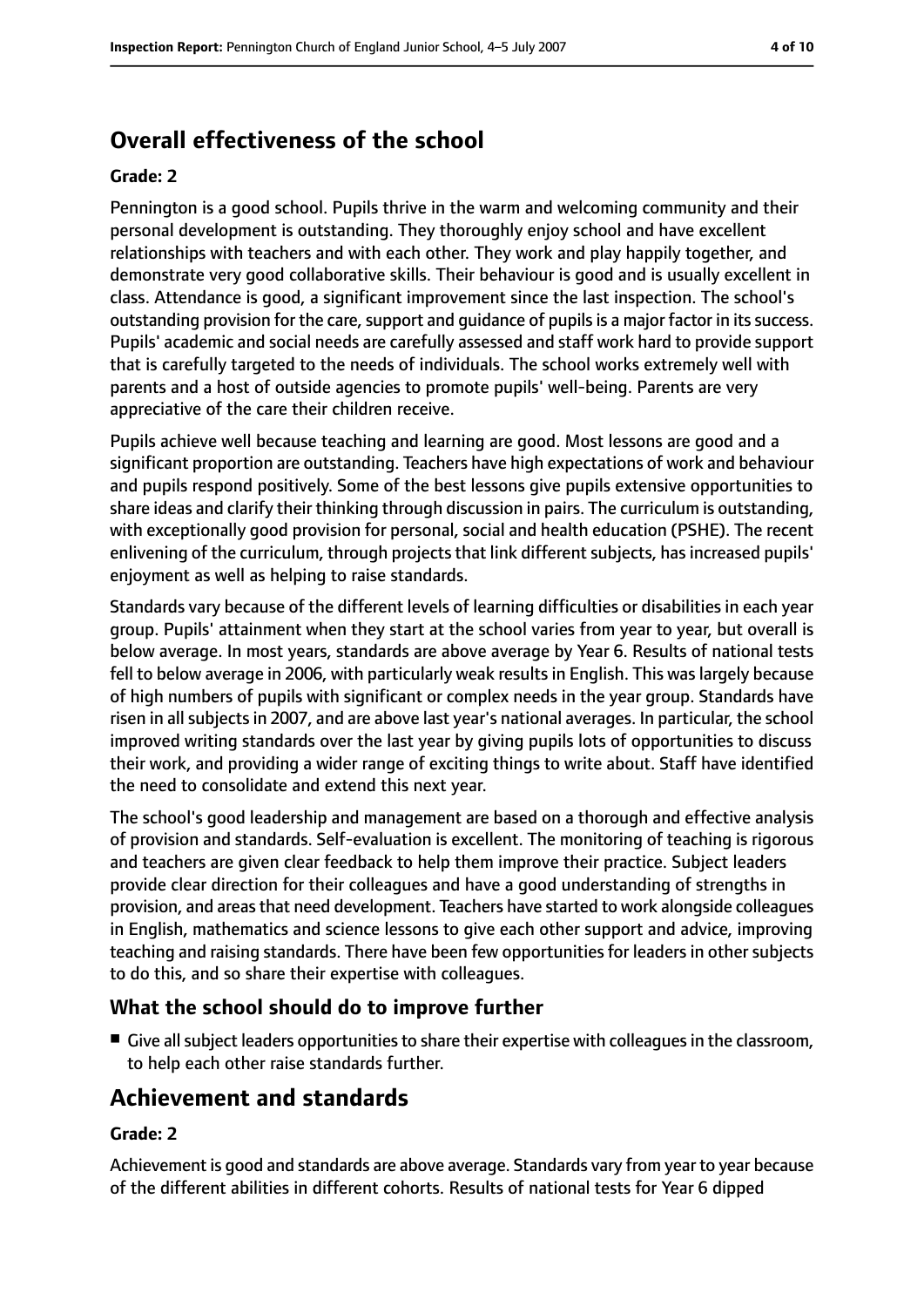significantly in 2006 because of high numbers of pupils with learning difficulties. This group of pupils also had suffered significant disruption to their education at various times. Standards have risen sharply again this year, and are above last year's national averages in English, mathematics and science. The rise in English standards is particularly strong, with half the pupils attaining above the expected level. Writing standards, especially, rose considerably.

Pupils with learning difficulties and disabilities make good progress because of the carefully targeted support they get. The school is particularly good at supporting pupils who have emotional or behavioural problems, and they do well as a result.

# **Personal development and well-being**

#### **Grade: 1**

Pupils' personal development and well-being are outstanding. Relationships are excellent and pupils increasingly take responsibility for their own actions. Pupils show a genuine enthusiasm for learning. Their spiritual, social and moral and cultural development is excellent. They reflect thoughtfully on feelings and emotions, as well as how to deal with difficult situations, particularly in PSHE lessons. Pupils are developing a very good understanding of world cultures through specific projects such as the multi-cultural week and their link with Guatemala. However, their understanding of living in a culturally diverse Britain is limited. Pupils have an excellent understanding of how to keep healthy and safe, and try hard to do so.

Pupils are very well involved in the school and local community through various jobs around the school and through fundraising for charities. They voice their opinions effectively through the school council, for example taking decisions on what sports equipment to buy, and contributing their views to the appointment of the deputy headteacher. Their good achievement and their excellent social skills prepare them well for their future, in school and beyond.

# **Quality of provision**

## **Teaching and learning**

## **Grade: 2**

Teaching and learning are good. Lessons are orderly and purposeful and routines are well established. Teachers make it clear to pupils what they going to learn, and what will constitute success. The marking of work against these clear targets ensures pupils know how well they are doing, gives them clear pointers of how to improve, and motivates them to do well. Most lessons have a good pace, and teachers explain things clearly, often using interactive whiteboards effectively to do this. The best lessons often give pupils good opportunities for collaborative work, developing their thinking skills as well as their speaking and listening skills. Teachers make good use of assessment to match work to the different needs of different pupils, particularly in English and mathematics. Good support from teaching assistants promotes learning, particularly for pupils who have learning difficulties or disabilities. A few lessons are only satisfactory, often because the pace becomes too slow, or the match of work to pupils' different needs is not precise enough.

## **Curriculum and other activities**

#### **Grade: 1**

The school's revised creative curriculum, imaginatively linking work in different subjects, increases pupils' zest for learning and promotes their personal development alongside their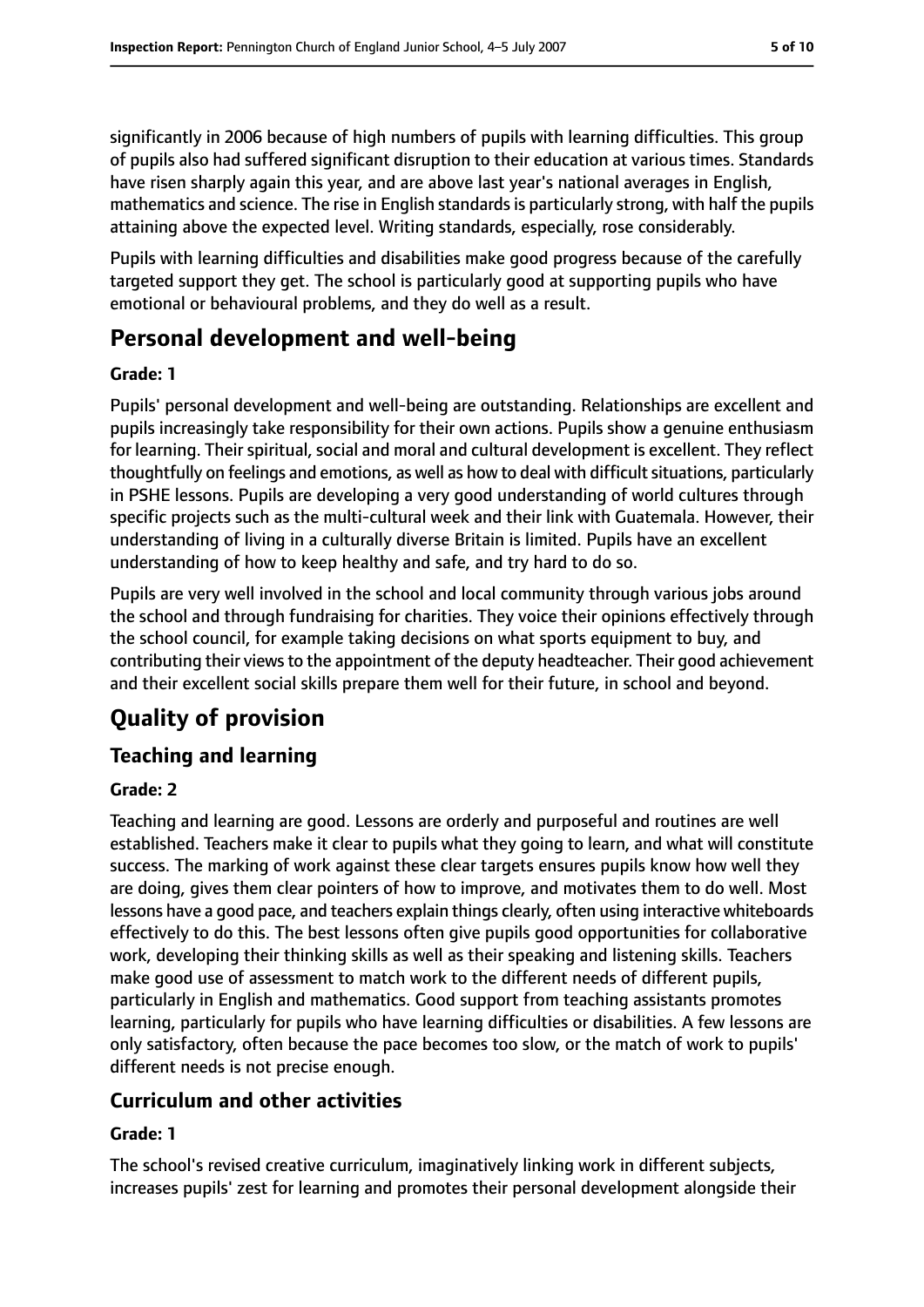academic achievement. Exciting projects, such as 'Stig of the Dump', have helped pupils to share their experiences with parents and a wider audience. The school has correctly identified the need to evaluate and refine this practice to ensure that there are no 'gaps' in what istaught. The school is continually reviewing the curriculum to make it more meaningful and purposeful to meet pupils' differing needs. As a result, all pupils make good progress and enjoy their learning. Some very good links are made between subjects but pupils need more opportunities to improve their data handling skills through the use of information and communications technology (ICT). The excellent PSHE curriculum helps pupils to develop as healthy and responsible citizens. The school's well planned and extensive grounds are used very well to enhance learning. The curriculum is enriched by an excellent array of extra activities, clubs, visits and visitors.

#### **Care, guidance and support**

#### **Grade: 1**

The school takes extremely good care of its pupils, firmly based on its motto, 'Sharing, Caring and Learning together'. The procedures to protect and safeguard pupils are rigorous. Pupils say they feel happy and safe. This is because the school has some excellent strategies such as the 'worry box' and the 'kind box' which encourage children to share their worries and commend those who have helped them. A pupil in Year 6 said 'We treat each other with respect, teachers are fair and they acknowledge your views.' Vulnerable pupils are extremely well supported and the school works with a wide range of outside agencies to meet their needs. The school uses specific programmes very creatively to help those who have behaviour and emotional difficulties.

The academic guidance offered to pupils is outstanding. The target setting and tracking of pupils' progress are through and continually refined. Marking is excellent, telling pupils what they did well and what they need to improve. Pupils are increasing involved in evaluating their progress, so they know how to improve.

## **Leadership and management**

#### **Grade: 2**

Excellent leadership from the headteacher, with strong and able support from senior colleagues, provides very clear direction to the school. Staff work well as a team to support each other and to address the school's priorities. The improved curriculum, the emphasis on discussion, and the resultant improved standards in writing are examples of this.

Self-evaluation is outstanding, and is based on rigorous monitoring of teaching and other elements of provision, as well as a thorough analysis of pupils' achievement. Well coordinated and effective action is taken to address issues that arise. This results in excellent support to any pupils who are in danger of falling behind, or who have particular needs. The strong emphasis on supporting all pupils as individuals underpins their excellent personal development.

Subject leaders play a strong part in analysing how well the school is doing, and setting clear direction for future developments. The coordinators of the core subjects of English, mathematics and science have had good opportunities to work alongside colleagues in the classroom, but other coordinators have not had the chance to share their subject expertise in this way. The governors have a good understanding of the school's strengths and weaknesses, support staff well, and are prepared to act as a 'critical friend' when needed. The school has good capacity to improve further.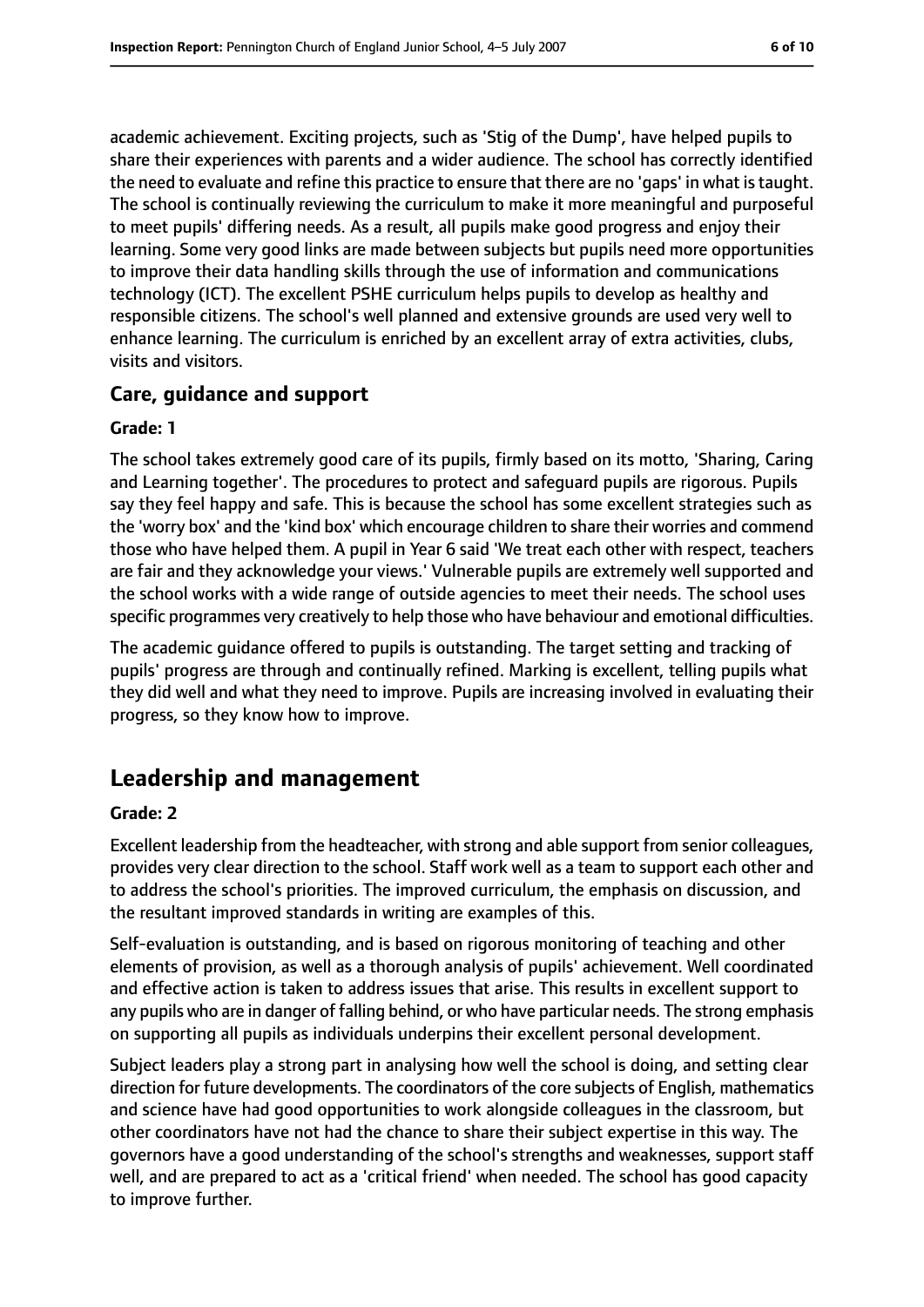**Any complaints about the inspection or the report should be made following the procedures set out in the guidance 'Complaints about school inspection', which is available from Ofsted's website: www.ofsted.gov.uk.**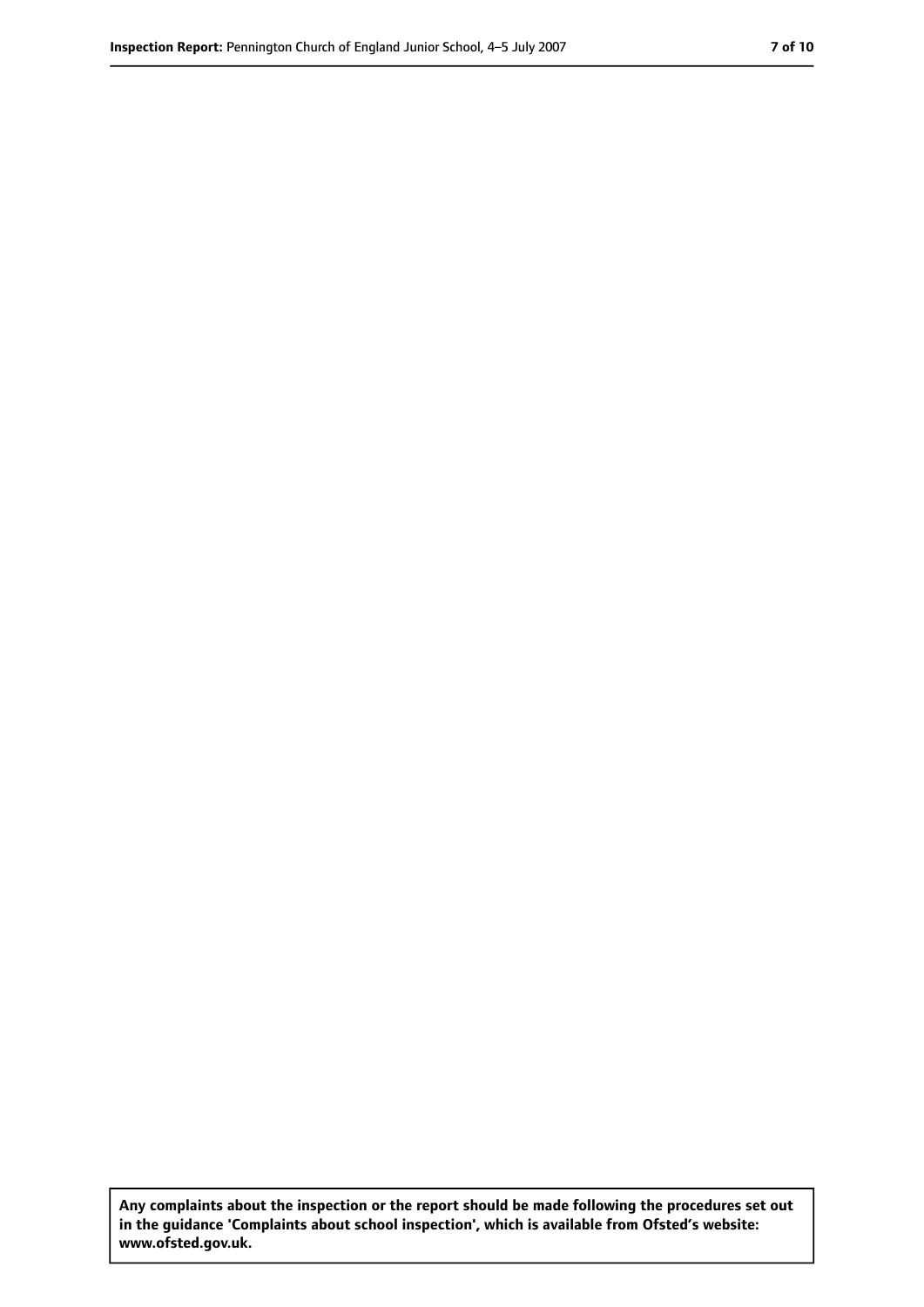#### **Annex A**

# **Inspection judgements**

| Key to judgements: grade 1 is outstanding, grade 2 good, grade 3 satisfactory, and grade 4 | School  |
|--------------------------------------------------------------------------------------------|---------|
| inadequate                                                                                 | Overall |

## **Overall effectiveness**

| How effective, efficient and inclusive is the provision of education, integrated<br>care and any extended services in meeting the needs of learners? |     |
|------------------------------------------------------------------------------------------------------------------------------------------------------|-----|
| How well does the school work in partnership with others to promote learners'<br>well-being?                                                         |     |
| The effectiveness of the school's self-evaluation                                                                                                    |     |
| The capacity to make any necessary improvements                                                                                                      |     |
| Effective steps have been taken to promote improvement since the last<br>inspection                                                                  | Yes |

#### **Achievement and standards**

| How well do learners achieve?                                                                               |  |
|-------------------------------------------------------------------------------------------------------------|--|
| The standards <sup>1</sup> reached by learners                                                              |  |
| How well learners make progress, taking account of any significant variations between<br>groups of learners |  |
| How well learners with learning difficulties and disabilities make progress                                 |  |

## **Personal development and well-being**

| How good is the overall personal development and well-being of the<br>learners?                                  |  |
|------------------------------------------------------------------------------------------------------------------|--|
| The extent of learners' spiritual, moral, social and cultural development                                        |  |
| The behaviour of learners                                                                                        |  |
| The attendance of learners                                                                                       |  |
| How well learners enjoy their education                                                                          |  |
| The extent to which learners adopt safe practices                                                                |  |
| The extent to which learners adopt healthy lifestyles                                                            |  |
| The extent to which learners make a positive contribution to the community                                       |  |
| How well learners develop workplace and other skills that will contribute to<br>their future economic well-being |  |

#### **The quality of provision**

| How effective are teaching and learning in meeting the full range of the<br>learners' needs?                        |  |
|---------------------------------------------------------------------------------------------------------------------|--|
| $\mid$ How well do the curriculum and other activities meet the range of needs $\mid$<br>and interests of learners? |  |
| How well are learners cared for, quided and supported?                                                              |  |

 $^1$  Grade 1 - Exceptionally and consistently high; Grade 2 - Generally above average with none significantly below average; Grade 3 - Broadly average to below average; Grade 4 - Exceptionally low.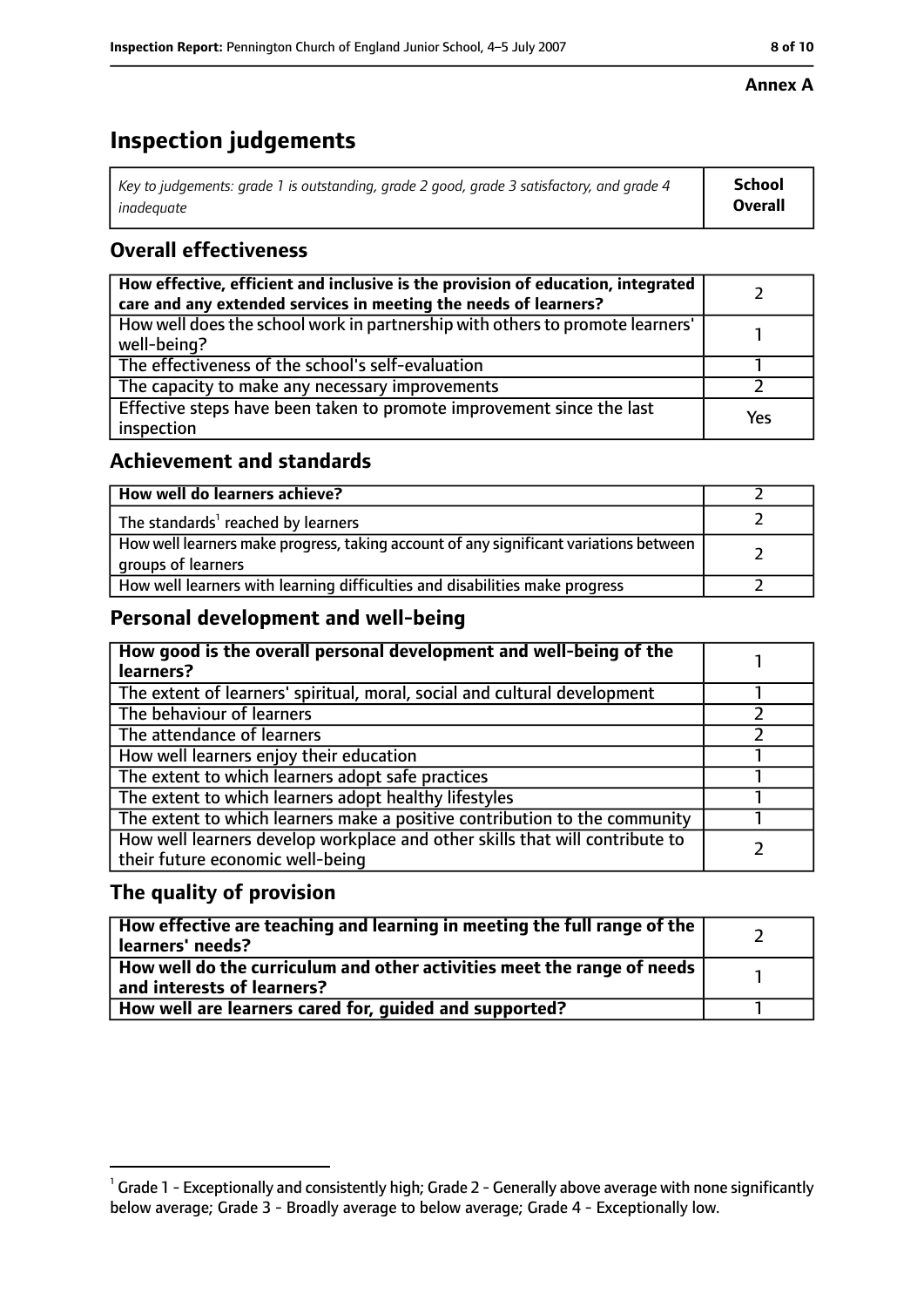#### **Annex A**

# **Leadership and management**

| How effective are leadership and management in raising achievement<br>and supporting all learners?                                              |     |
|-------------------------------------------------------------------------------------------------------------------------------------------------|-----|
| How effectively leaders and managers at all levels set clear direction leading<br>to improvement and promote high quality of care and education |     |
| How effectively performance is monitored, evaluated and improved to meet<br>challenging targets                                                 |     |
| How well equality of opportunity is promoted and discrimination tackled so<br>that all learners achieve as well as they can                     |     |
| How effectively and efficiently resources, including staff, are deployed to<br>achieve value for money                                          |     |
| The extent to which governors and other supervisory boards discharge their<br>responsibilities                                                  | 7   |
| Do procedures for safequarding learners meet current government<br>requirements?                                                                | Yes |
| Does this school require special measures?                                                                                                      | No  |
| Does this school require a notice to improve?                                                                                                   | No  |